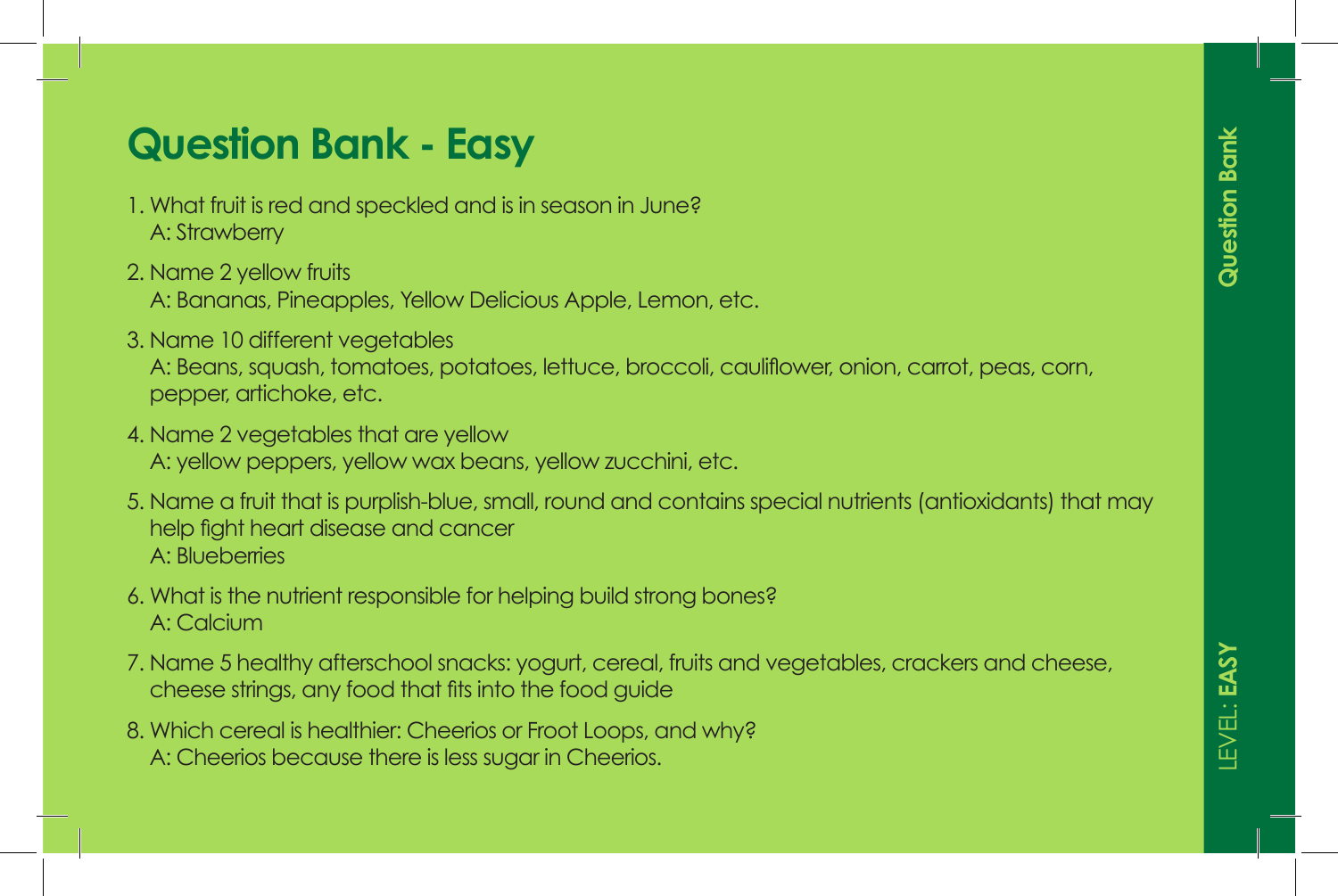- **MATERIALS & SPACE:** 8. Which cereal is healthier: Cheerios or Froot Loops, and why? **• Lorem A: Cheerios because there is less sugar in Cheerios.**
- **1** P. Name 5 orange fruits or vegetables **Extern in anche in animative and in the situation of the situation of the situation of the situation of the si** • Lorem ipsum dolor sit amet, consectetuer adipiscing
- **GAME:**  10. Name 5 red fruits and/or vegetables A: Red peppers, beets, raspberries, radishes, apples, strawberries, tomatoes
- **11. Name 3 leafy green vegetables.** 2. Lorem in substantial sit and sit and sit and sit and sit and sit and sit and sit and sit and sit and sit and sit and sit and site and site and site and site and site and site and site and site and site and site and site a: Spinach, cabbage, Boston lettuce, collard, romaine lettuce
- 12. What is a healthier choice to drink: milk or pop? Why? A: Milk – it has more nutrients like calcium and vitamin D, protein, and can be lower in fat. Pop **Example 1. Loren incontains only sugar and no nutrients.**
- **13. Why is milk a healthier option than pop?**  $\blacksquare$  A: Pop is full of lots of sugar and does not have the vitamins that milk has.
	- 14. What nutty meat alternative can you spread on a sandwich? A: Peanut butter, almond butter
	- 15. What kind of fruit is guacamole made of? A: Avocado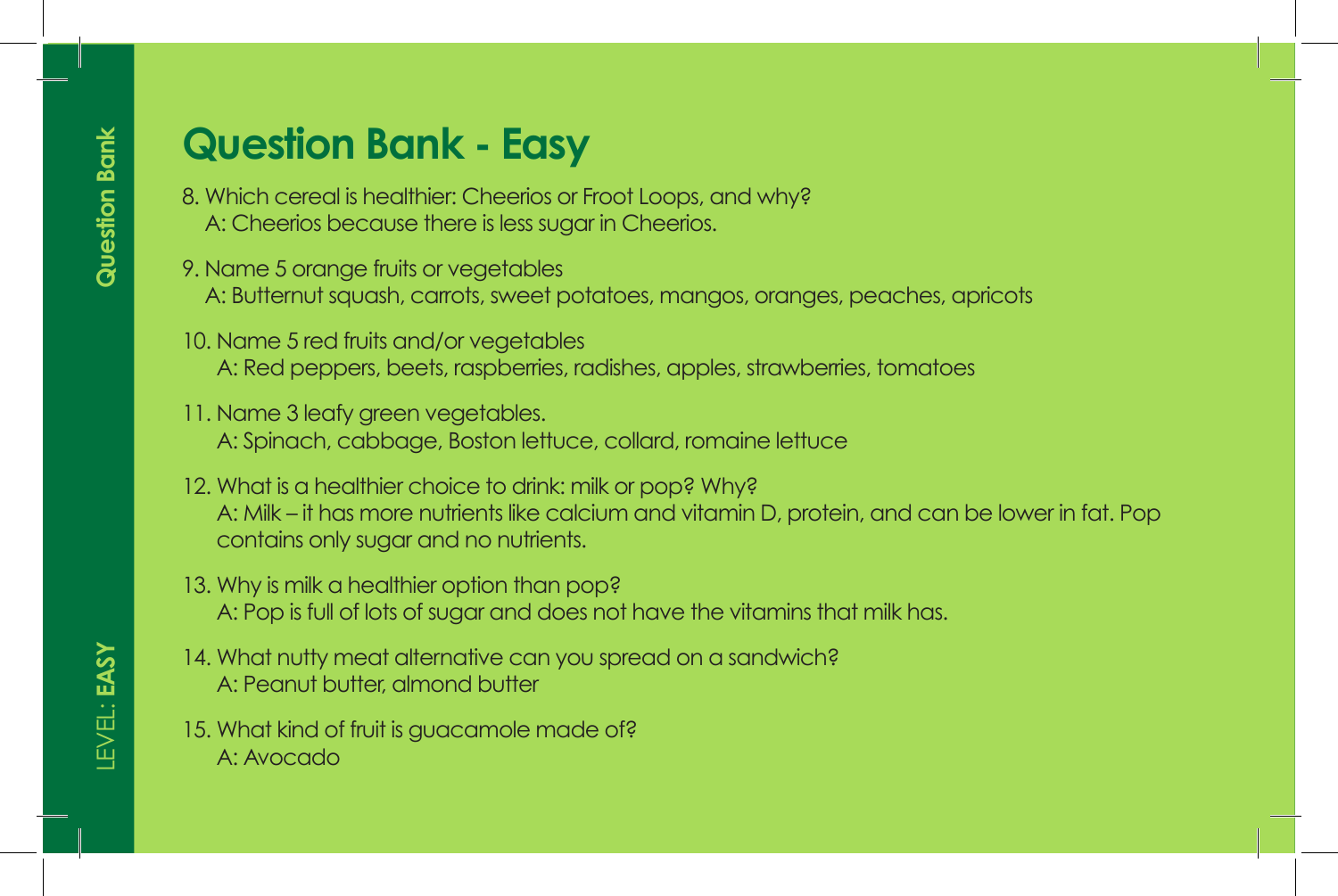- 16. What healthy ingredients could you make a smoothie with? A: Yogurt, milk, banana, and other fruit
- 17. How can you find out the nutrition of different foods in the grocery store? A: The nutrition label, the ingredients list
- 18. What is put in the ground that allows fruits and vegetables to grow? A: A seed, or water
- 19. What is found in many fruits and vegetables that hydrates your body? A: Water
- 20. Name 3 citrus fruits
	- A: Oranges, grapefruits, pineapple, tangerines, lemons, limes
- 21. What nutrient in oatmeal makes it so healthy? A: Fibre, carbohydrate
- 22. The chicken in a chicken fajita is from which food group A: Meat & Alternatives
- 23. Is yogurt only good for breakfast? A: No, it can be a great snack!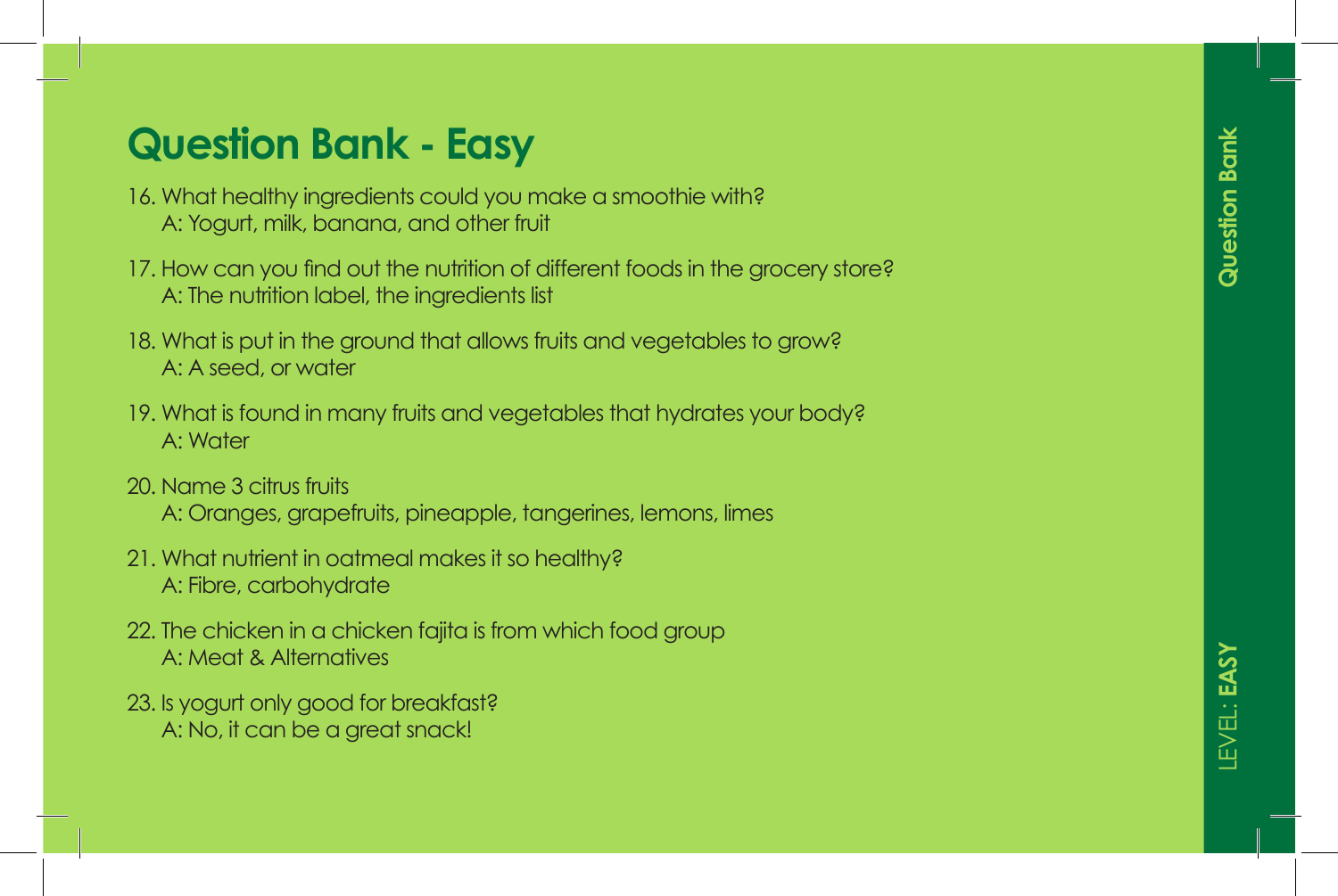- 24. What food group does the rice in stir fry come from? A: Grain products
- 25. For more calcium, should you have your cookie with a glass of water, milk, or a can of pop? A: glass of milk
- 26. Does healthy eating mean you must eat all food on your plate even if you're full? A: No, you should eat only until you are full.
- 27. If you follow a healthy diet, should you stop being physically active? A: No – physical activity keeps your body strong and active.
- 28. Is orange punch as good for you as orange juice? A: No – orange punch contains added sugar. Orange juice does not have any sugar added to it.
- 29. Which food group do eggs belong to? A: Meat and Alternatives
- 30. Are frozen vegetables just as good for you as fresh vegetables? A: Yes – they contain the same nutrients as fresh vegetables.
- 31. Which bread has more fibre: whole grain bread or white bread? A: Whole grain bread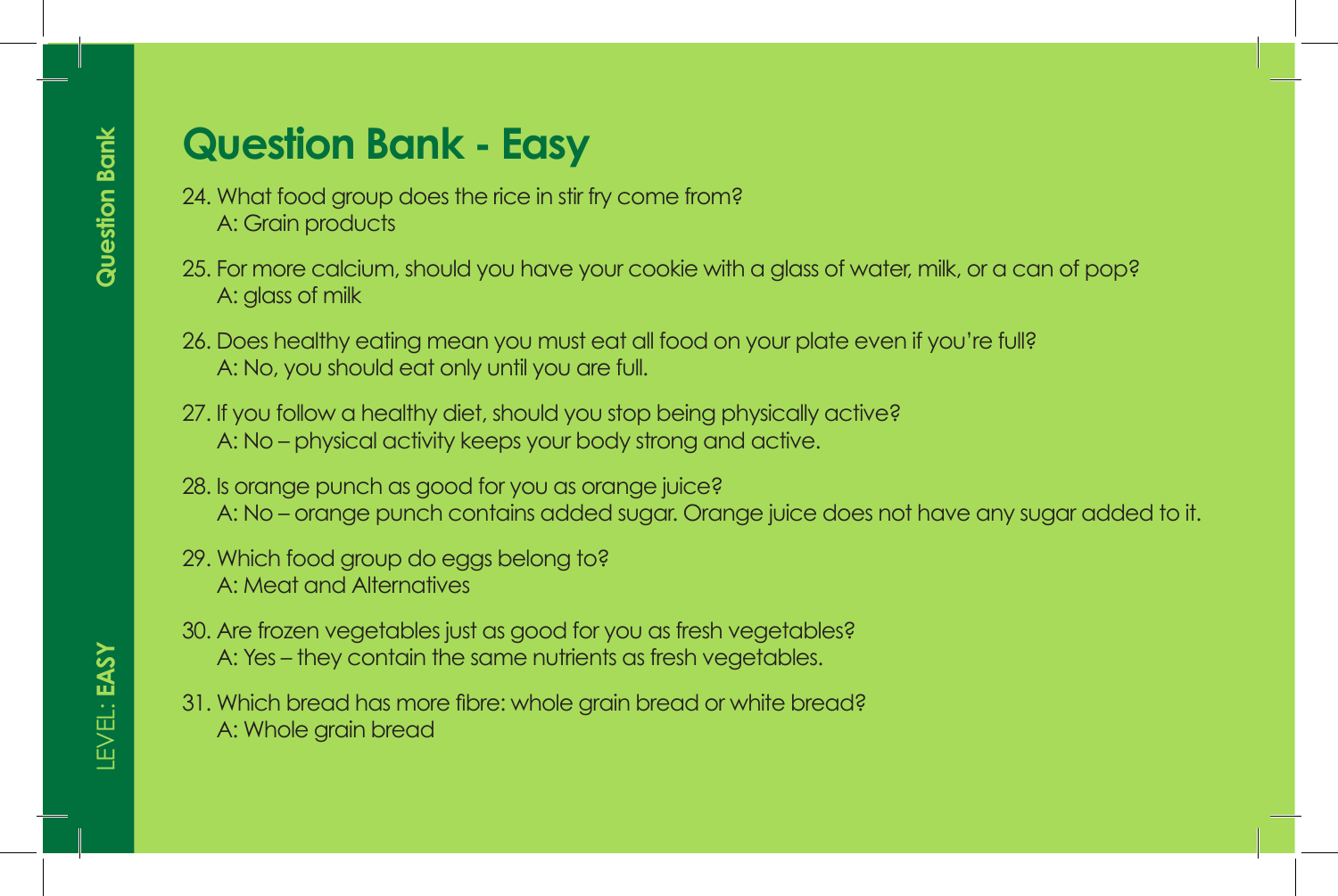- 32. Does the way you eat as a child and teenager affect your health in later years to come? A: Yes! Healthy eating when you are young helps you establish good eating habits that will last with you for a lifetime.
- 33. Are fruit roll ups real fruit and a healthy snack? A: No, they can contain high amounts of sugar
- 34. Name two orange fruits A: Oranges, grapefruits, tangerines, mandarins, Clementines
- 35. Name two purple fruits A: Grapes, blackberries, plums, prunes, figs
- 36. Name two purple vegetables A: Eggplants, purple cabbage, purple onion
- 37. Name two white vegetables A: Cauliflower, mushrooms, onions, white corn, garlic
- 38. Name two red fruits
	- A: Apples, strawberries, cranberries, cherries, pomegranates
- 39. Are fruits and vegetables a source of fibre?
	- A: Yes especially if you eat the skin and seeds of the fruit and vegetables.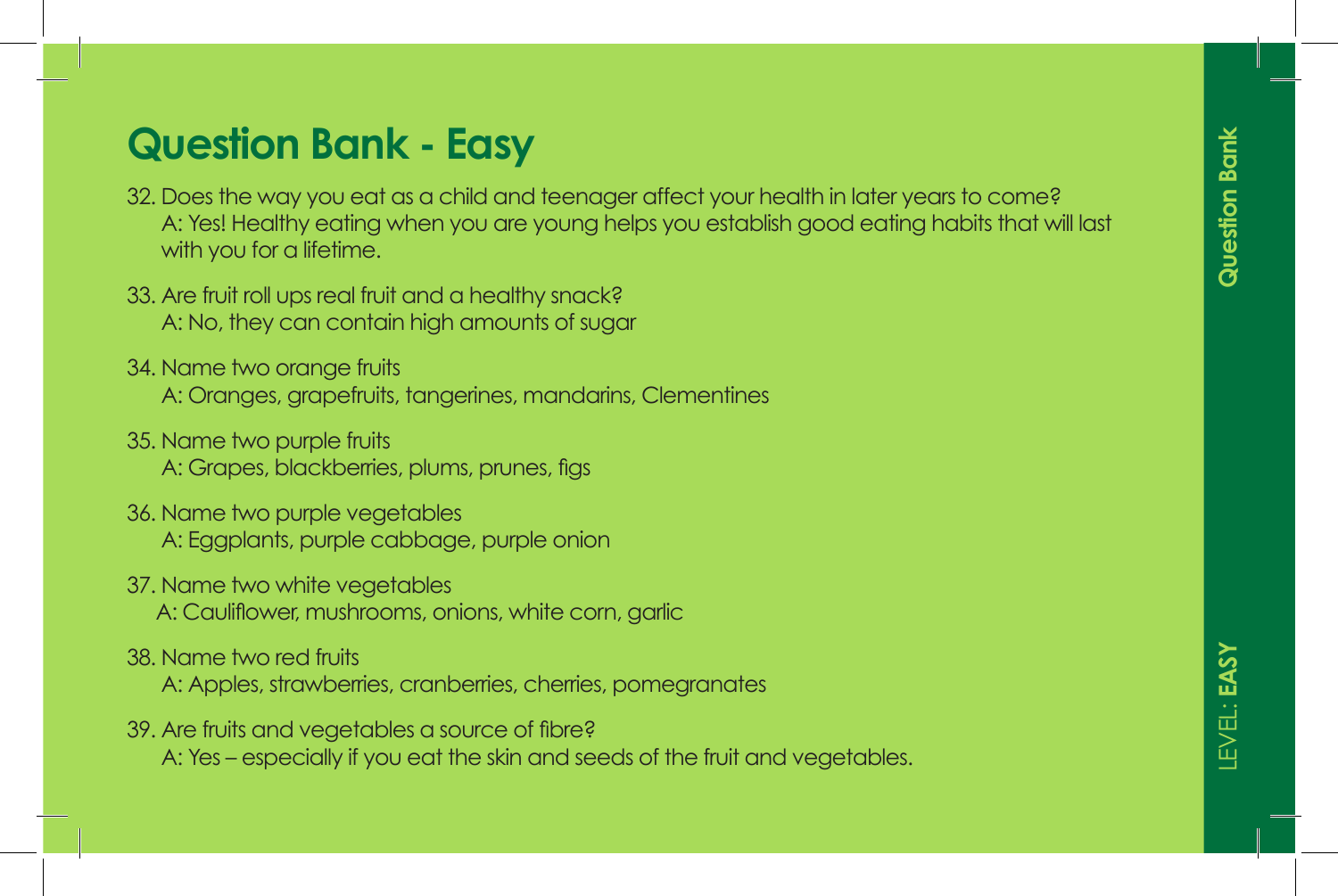- 40. Healthy eating means you must eat all healthy foods even if you do not like them. A: False – it means eating a variety of foods found in the food guide.
- 41. Fruit and vegetables help to prevent diseases such as cancer, heart disease, and diabetes A: True – they contain special nutrients that keep you healthy and may prevent these diseases.
- 42. Kids who eat meals with their families on a regular basis generally have a more balanced diet than those who do not A: True – Families who eat together tend to eat healthier foods and parents can be good role models for their children.
- 43. Which has more nutrition iceberg lettuce or romaine lettuce? A: Romaine lettuce – darker green vegetables are packed with more nutrition.
- 44. Sunny D is an example of a healthy fruit juice for kids A: False – it has added sugar
- 45. Instant noodles are fried in fat A: True – this makes them higher in fat and less healthy.
- 46. Which vitamin is known as the sunshine vitamin?

A: Vitamin D – when our skin is exposed to the sun, there is a chemical reaction in our body that produces Vitamin D. But too much sun can damage our skin. We should get our Vitamin D from foods such as fortified milk and fatty fish.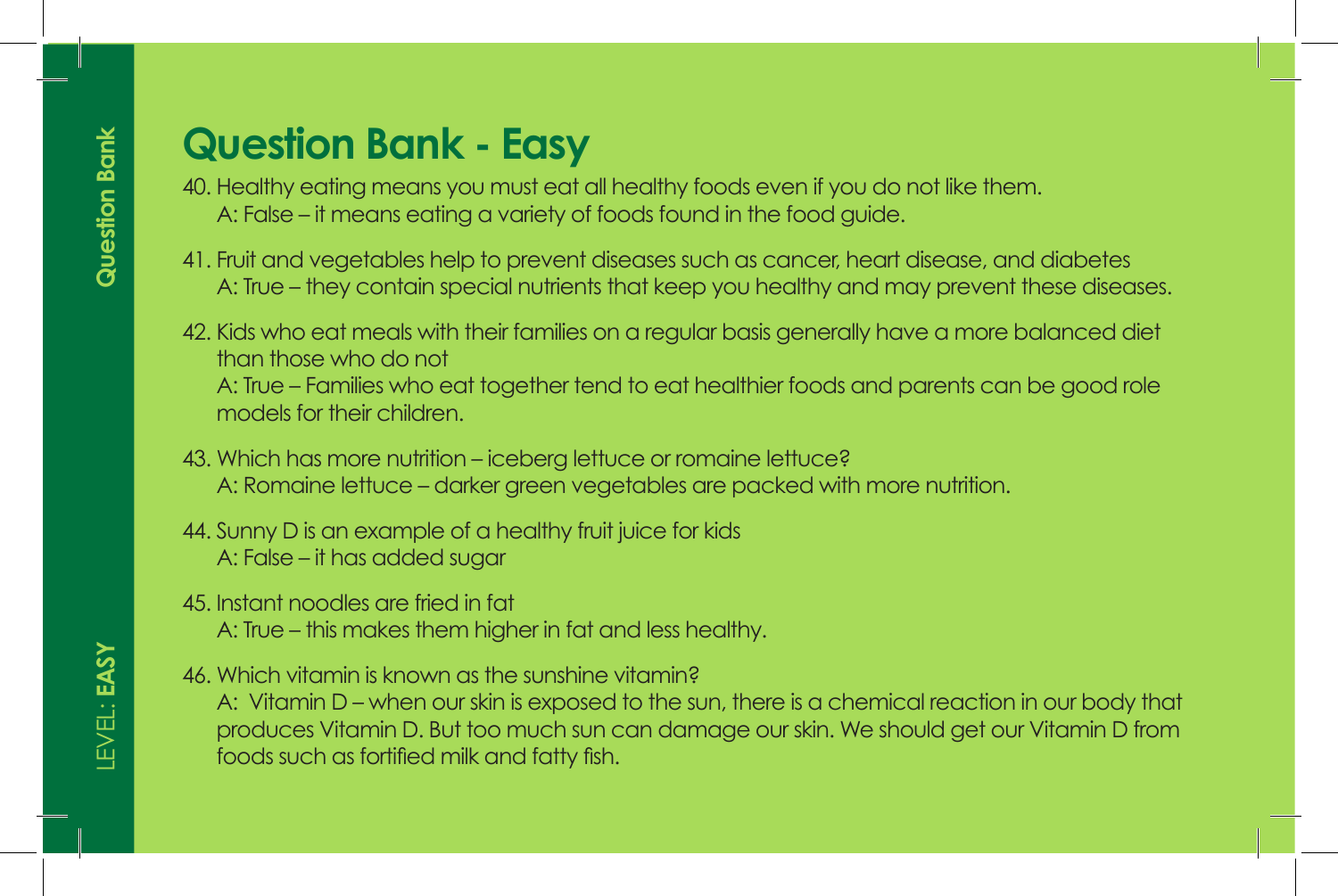# LEVEL: **EASY Question Bank**Question Bank

### **Question Bank - Easy**

- 47. Name the four food groups
	- A: Grain Products, Vegetables and Fruit, Milk and Alternatives, Meat and Alternatives
- 48. Every day you should have: (answer is bolded)
	- 1 piece of fruit
	- Only fruit juice
	- **More than 2 pieces of fruit**
- 49. Which is the best breakfast to choose: (answer is bolded)
	- Toast with peanut butter or butter and honey
	- Nothing at all
	- **Cereal with banana and milk**
- 50. Every day you should eat: (answer is bolded)

### **2-3 servings of vegetables (raw or cooked)** Only chips No vegetables

- 51. If you have a sandwich for lunch at school, the filling should be: (answer is bolded) Thick butter and jam **Tuna or lean meat and salad**
	- Cheese and pickle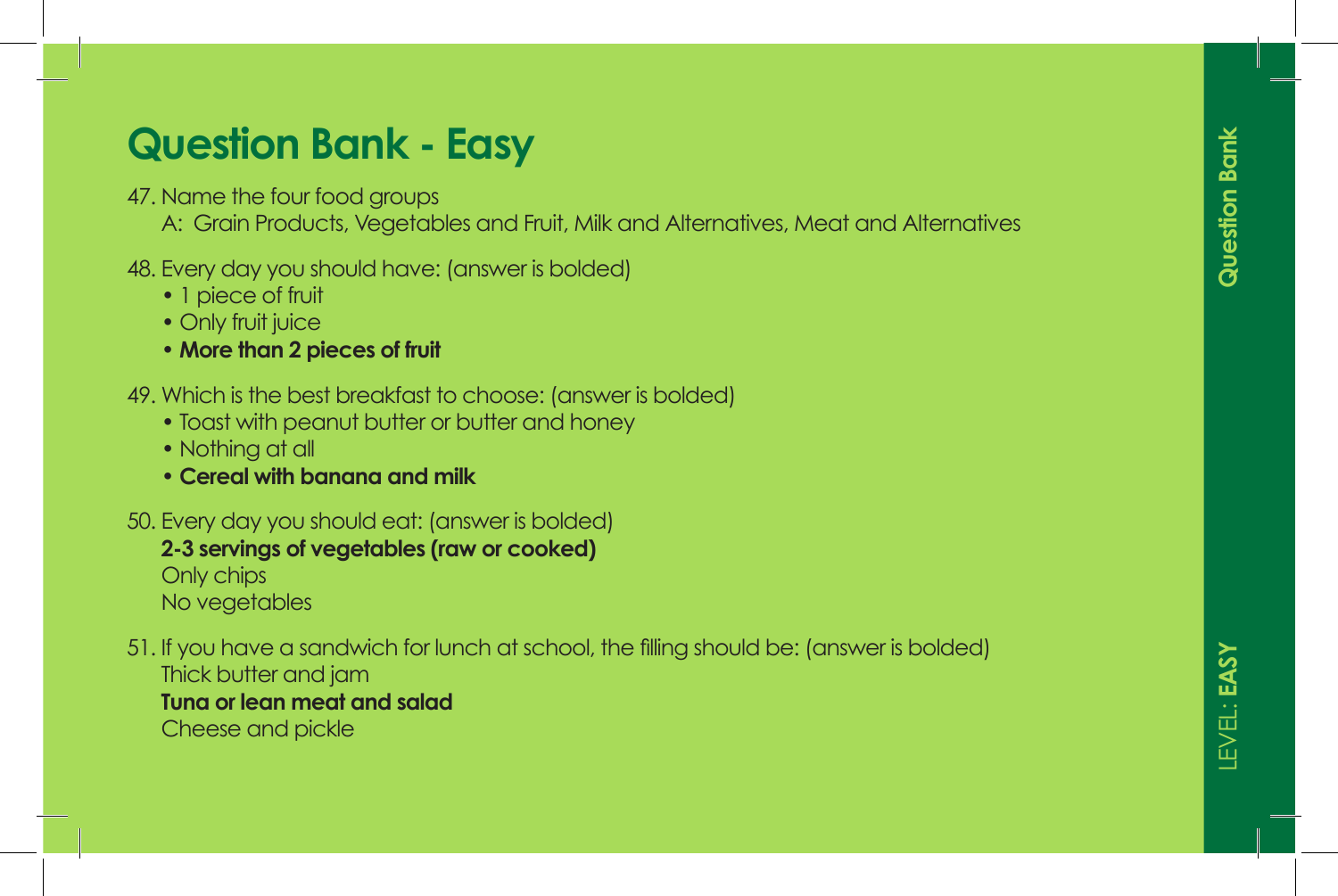- 52. Every day you should drink: (answer is bolded)
	- **2-3 glasses of milk**  Vry little A large quantity & variety of drink
- 53. Eating a balanced diet every day is like putting together a puzzle. Good nutritious foods should make up the biggest pieces of the puzzle. Which of the following foods should be one of the smallest puzzle pieces? (answer is bolded)
	- Fruits Bagels Vegetables Low-fat milk **Candy**
- 54. Which is the best meal to skip? (answer is bolded) Breakfast Lunch Dinner You can skip which ever one you choose **None of the above**
- 55. Which of the following is a "heart healthy" snack? (answer is bolded) Skim/low-fat milk and graham crackers Saltines with peanut butter Air-popped popcorn Pretzels with mustard **All of the above**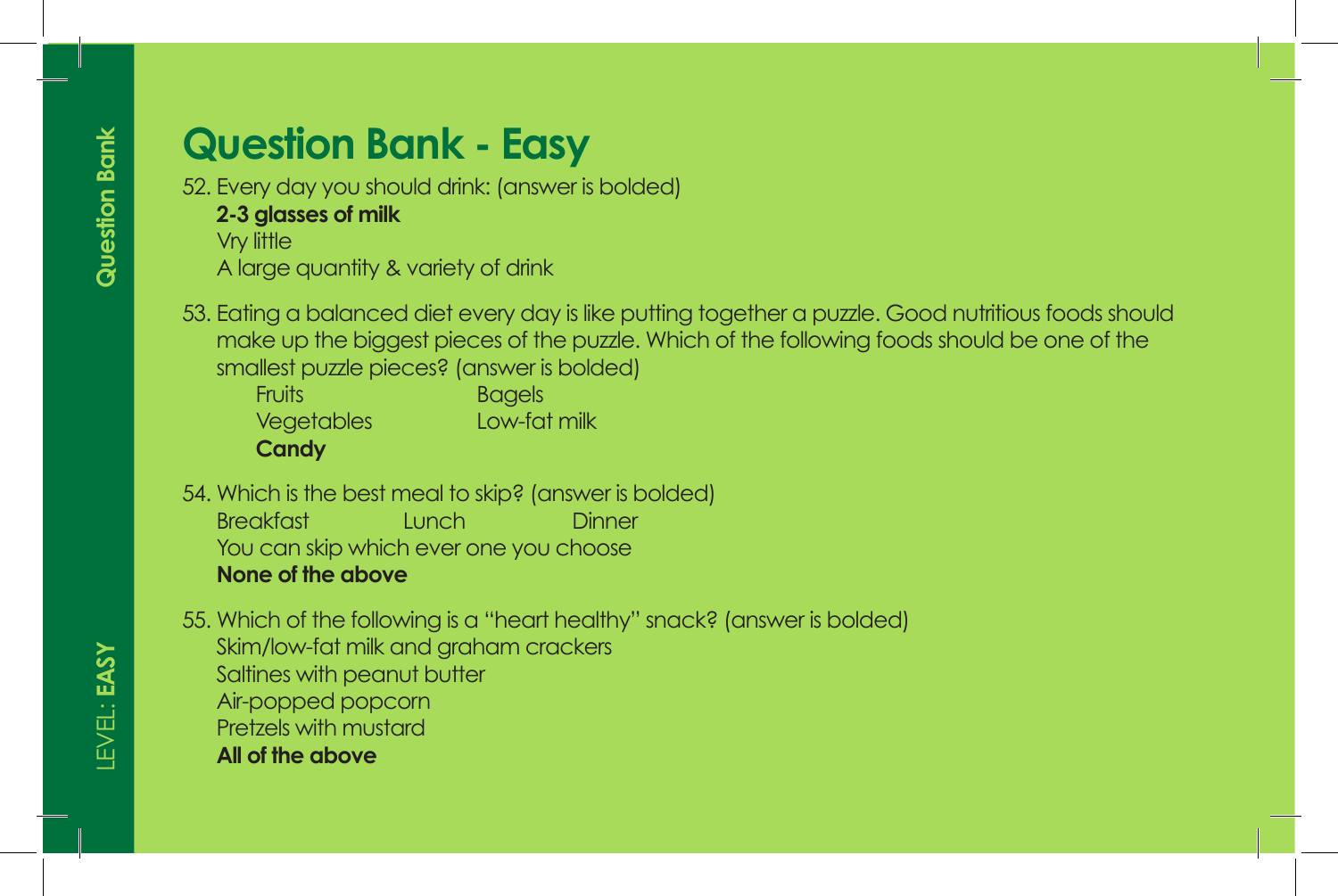56. When you are eating out at a restaurant, which would be the healthiest side dish to order with your meal? (answer is bolded) French fries **Baked potato with soft margarine spread** Macaroni and cheese Onion rings Potato chips

- 57. Of the following breakfast items, which is the healthiest? (answer is bolded)
	- A doughnut Bacon and eggs A bagel with cream cheese
		- **A bowl of whole grain cereal with skim milk**
- 58. Of the following snack items, which is not very healthy? (answer is bolded) **French fries** Air popped popcorn An apple **Raisins**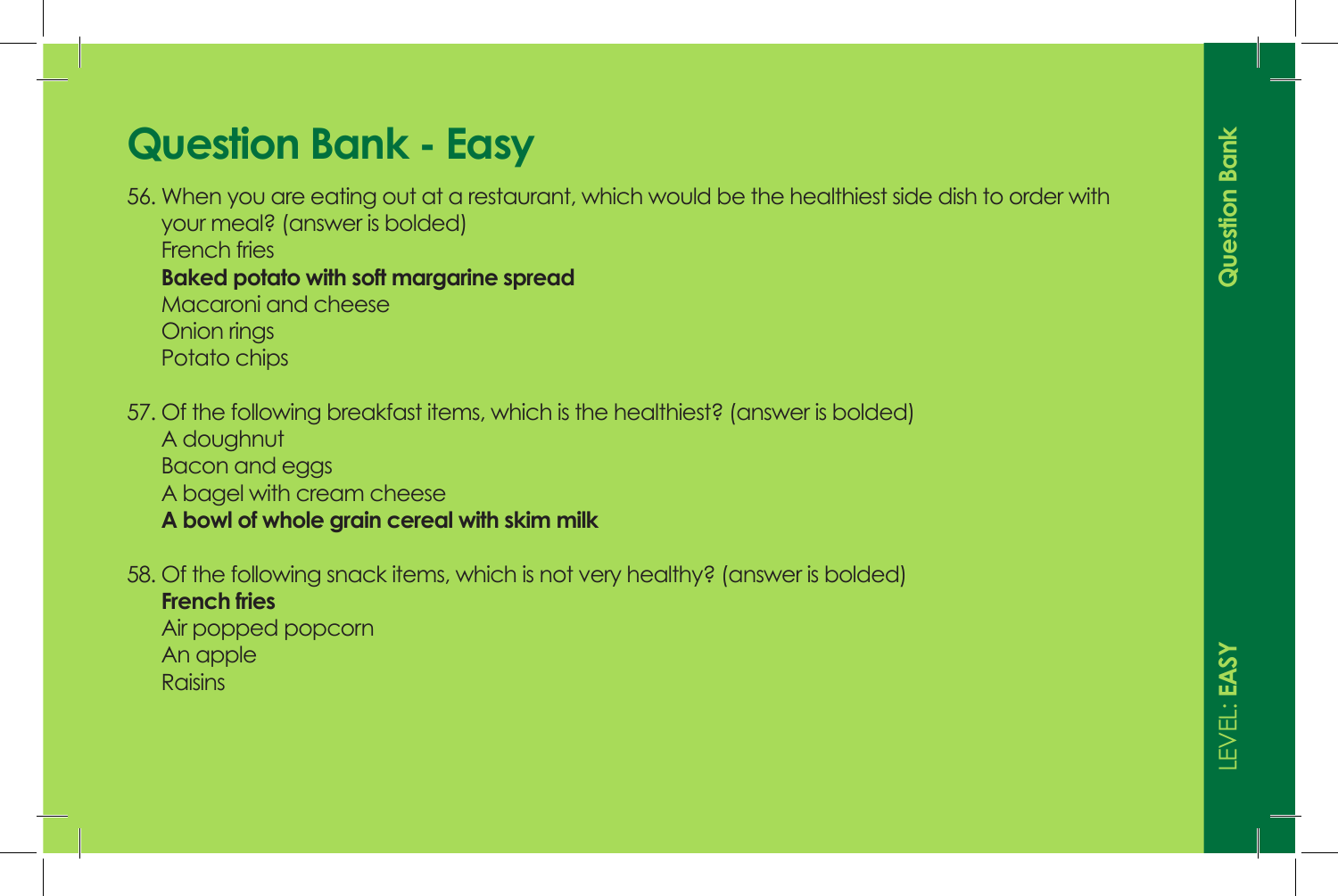59. What does calcium do for the body? (answer is bolded)

Improves eyesight **Builds strong bones** Repairs muscle tissue Aids flexibility

- 60. A completely vegetarian diet can be just as healthy as one that includes animal products. (answer is bolded) **True – as long as it is well balanced** False
- 61. According to the food guide, which food group should you get most of your food from? (answer is bolded) Fruits Vegetables

Milk **Grains**

- 62. Orange juice is good for you because it contains plenty of Vitamin \_\_\_\_\_. (answer is bolded)
	- A B-12 **C**

D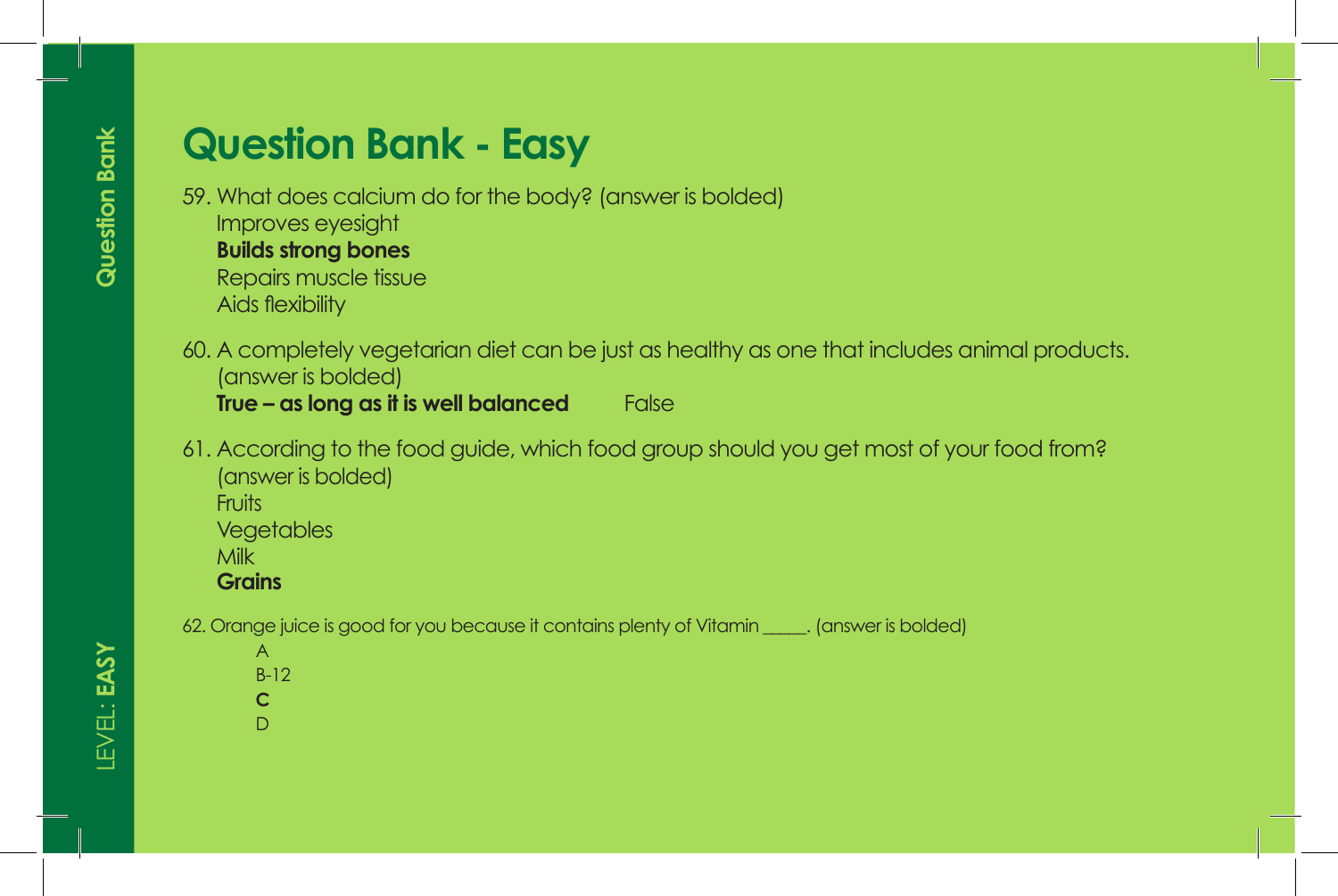- 63. Grapes are an example of a combination food. (answer is bolded) True **False**
- 64. One of the following does not belong in this food group: (answer is bolded) Banana

### **Beef**

Peach

**Nectarine** 

Prune

65. What food doesn't belong to this food group? (answer is bolded)

Chicken

**Steak** 

Lamb

**Crab** 

**Kiwi**

66. What food doesn't belong to this food group? (answer is bolded)

### **Eggs**

Squash

**Zucchini** 

**Potato** 

**Broccoli**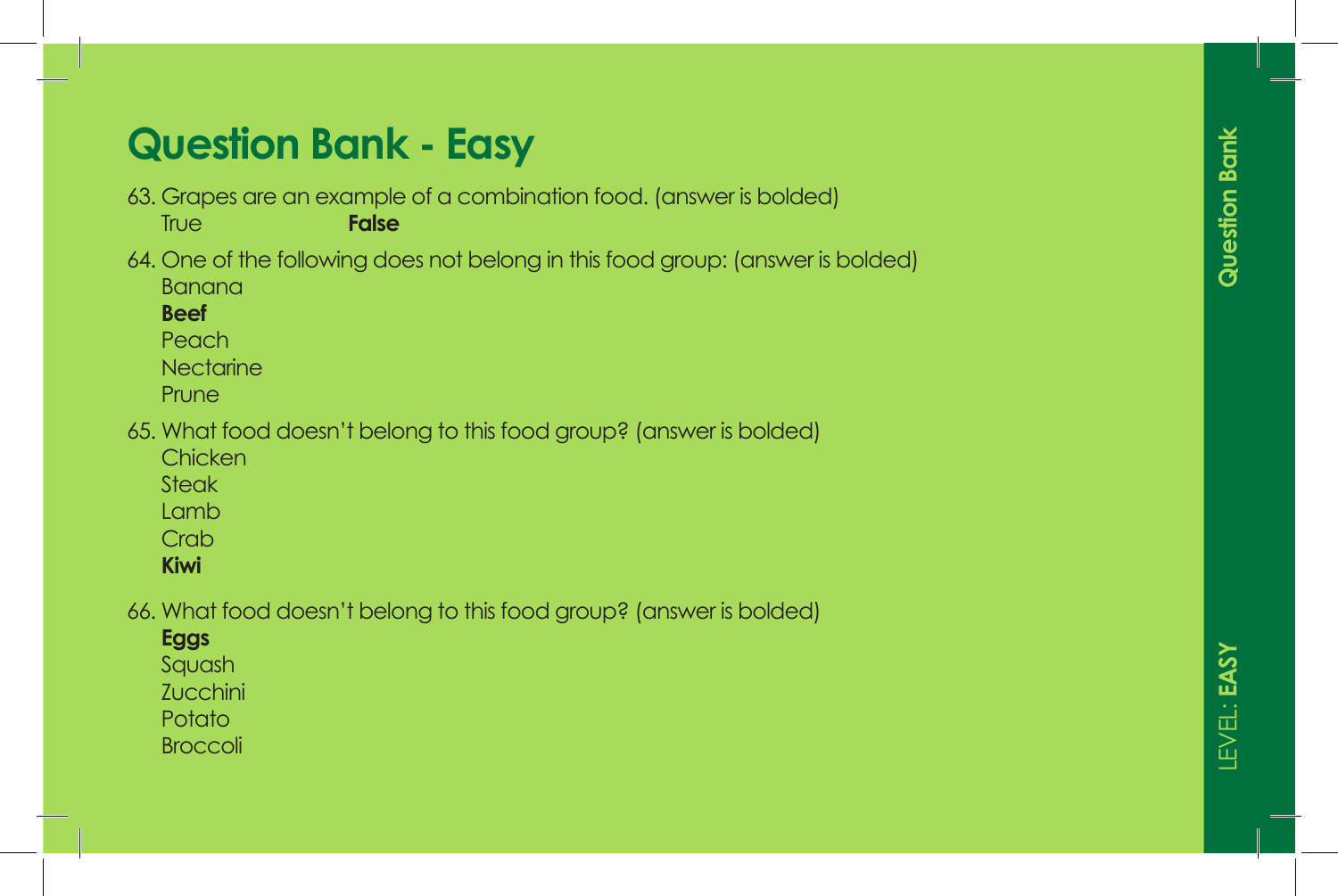- 67. What food doesn't belong to this food group? (answer is bolded)
	- Chocolate milk
	- Cheese
	- Soy Milk
	- **Apple**
	- Yogurt
- 68. What food doesn't belong to this food group? (answer is bolded) Whole grain bread
	- **Rice**
	- **Spaghetti**
	- **Cherries**
	- Bagel
- 69. What food doesn't belong to this food group? (answer is bolded)
	- **Noodles**
	- **Crackers**
	- **Onion**
	- **Macaroni**
	- Cous cous